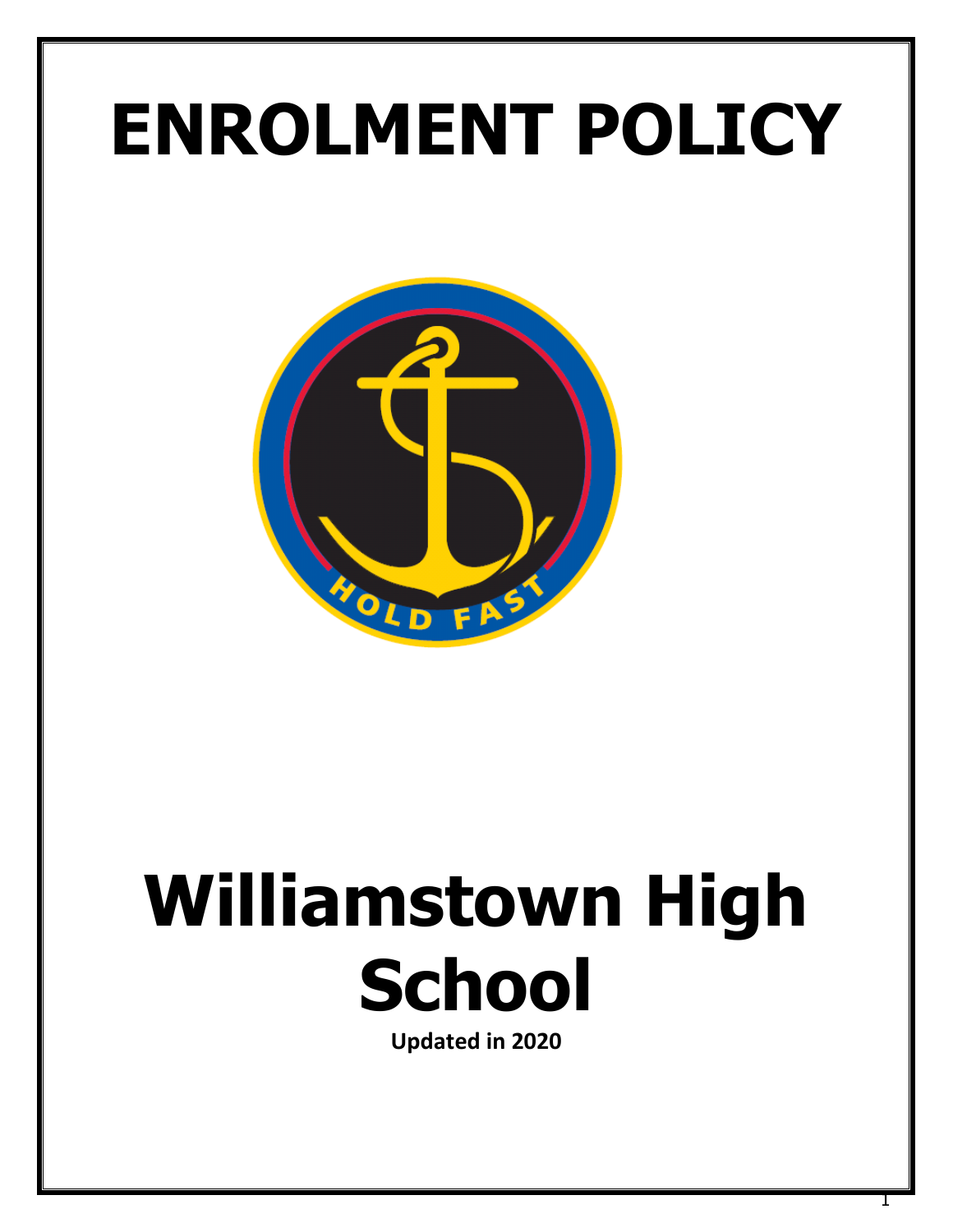### **Enrolment Policy**

#### **1. Rationale**

 There is currently a high demand for enrolment at Williamstown High School, and not all those who seek enrolment can be accommodated. It is important that decisions about enrolment are guided by processes that are consistent, fair and transparent.

#### **2. Purpose**

To ensure clarity and transparency in the process of admission to and enrolment at Williamstown High School (WHS).

#### **3. Implementation**

The eligibility of a student to enrol in WHS (as a Victorian Government School) is determined by the student's age, course of study and residential status. Students who have Australian Permanent Residency or are deemed equivalent to Australian residents are eligible for enrolment in Victorian Government Schools.

The Department of Education and Training (DET) has determined the enrolment priorities for all government schools. Williamstown High School adheres to these priorities and enrolment positions will be offered according to the following:

- 1. Students for whom Williamstown High School is the nearest designated school.
- 2. Students with a sibling at the same permanent address who are attending the school at the same time.
- 3. Students seeking enrolment on specific curriculum grounds.
- 4. All other students in order of closeness of their home to the school.
- 5. In exceptional circumstances, compassionate grounds. (This is an overarching consideration and is not part of the priority order of placement).

The permanent residential address is defined as where the student is living with their own family. It does not include staying with another relative, friend or a business address.

[findmyschool.vic.gov.au](https://www.findmyschool.vic.gov.au/) is available to search for local government schools. This is the official and most up to date school zones map.

In the case of current Grade 6 student this will be the address on their current school records unless documentation substantiating another address is provided. Documentary evidence to support claims of a residential address inside or close to the designated neighbourhood area will be required. This may include, along with the application, original or certified copies of:

- Rental agreements or unconditional contracts of sale plus a copy of two of the following:
	- **Electoral enrolment confirmation**
	- Council rates notices
	- Other official documentation that demonstrates permanent residency at that address such as a driver's license or health care card.
	- Documents should show the same address and parent's and guardian's name as recorded on the school enrolment application form.

*Optional:* On request, families may also be required to complete a statutory declaration confirming the student is living in the address provided in the enrolment application and that the arrangement is genuine and intended to be permanent.

If concerns are had about the duration of a rental agreement being provided as proof of permanent address, we will consult with the family to ensure that the school has provided reasonable consideration to the family's living circumstances.

When assessing enrolment applications, Williamstown High School may make the following enquiries to verify the information provided about a student's permanent residence:

- Checking the electoral roll at an Australian Electoral Commission office or the Victorian Electoral Commission head office
- Checking with a real estate agent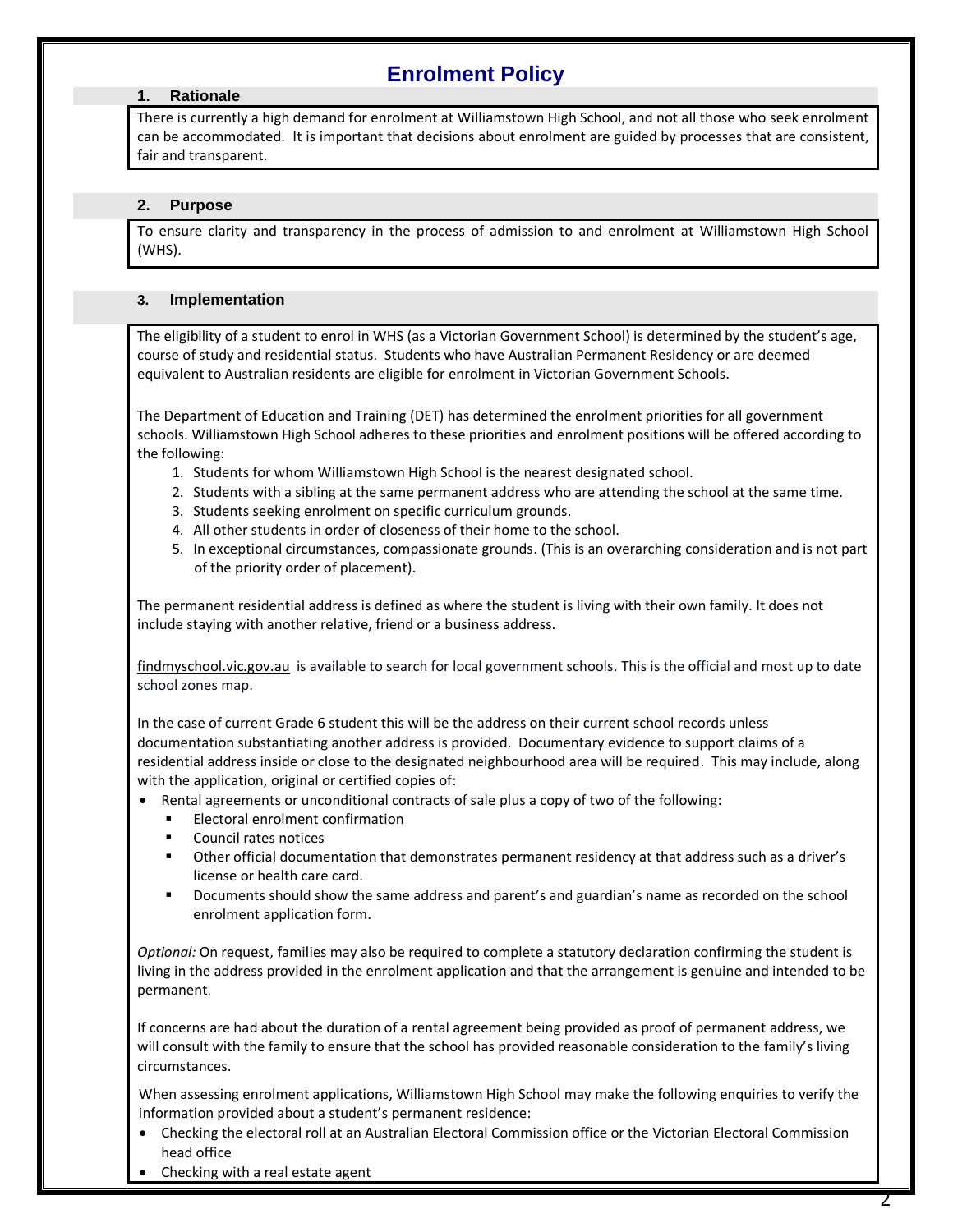- Checking whether the contact landline phone number provided is registered to the residence provided on the enrolment form.
- For a rental property which is a studio apartment or a one bedroom unit, checking whether there are any regulations/codes limiting the occupancy of these apartments to one person per apartment.

*Note:* If, after reasonable enquiries, the Principal does not accept that the address provided on the enrolment application form is the genuine permanent residence of the student, the enrolment application may not be successful.

For enrolment into VCE and VCAL, living in the designated neighbourhood area or completing a successful enrolment application does not guarantee VCE or VET subject choices. Many VCE and VET subjects are filled by students currently enrolled at the school and therefore are not available to new enrolments.

Williamstown High School is accredited by the Department of Education to provide education for International Students and accepts International students into the senior campus. Applications for enrolment must be made through the International Education Division.

The school welcomes exchange students from many parts of the world and has supported our own students with successfully participating in exchanges to other countries. Exchange students must be sponsored by a registered international exchange organisation. In all cases, it should be noted that submissions of an "Application for Enrolment" form does not guarantee a place being available.

The student can only begin studies at WHS upon:

- 1. The completion by a parent or guardian (or self if 18 years old) of an enrolment form, which must include:
	- Date of birth
	- Names and addresses of the student and enrolling parent or guardian
	- Details of medical and other conditions that may require special consideration
	- Accurate emergency telephone numbers, including a nominated doctor
	- The name of previous school and the student's current year level, where students transfer from another school.
	- Parent or guardian signature.
- 2. Provision by the parent or guardian of proof of date of birth such as birth certificate or passport, or where this is not able to be produced, an unofficial document, such as a doctor's note attesting to a child's age.

#### **4. Evaluation and review**

#### . **Review and Monitoring of Policy:**

- This policy will be monitored by the Principal and Administration team
- The policy will be reviewed as part of the school's three year review cycle.

#### **5. Definitions & references**

- Education and Training Reform Act 2006 <https://www.education.vic.gov.au/about/department/legislation/Pages/act2006.aspx>
- Privacy Act https://www.humanrightscommission.vic.gov.au/home/about-us/privacy
- Public Health and Wellbeing Act 2008 https://www.legislation.vic.gov.au/in-force/acts/public-health-and-wellbeing-act-2008/040
- Public Health and Wellbeing Regulations 2009 https://www2.health.vic.gov.au/public-health/infectious-diseases/head-lice/regulations
- Permanent Address Placement Policy DET Guidelines for Schools https://www.education.vic.gov.au/school/principals/spag/participation/Pages/placement.aspx